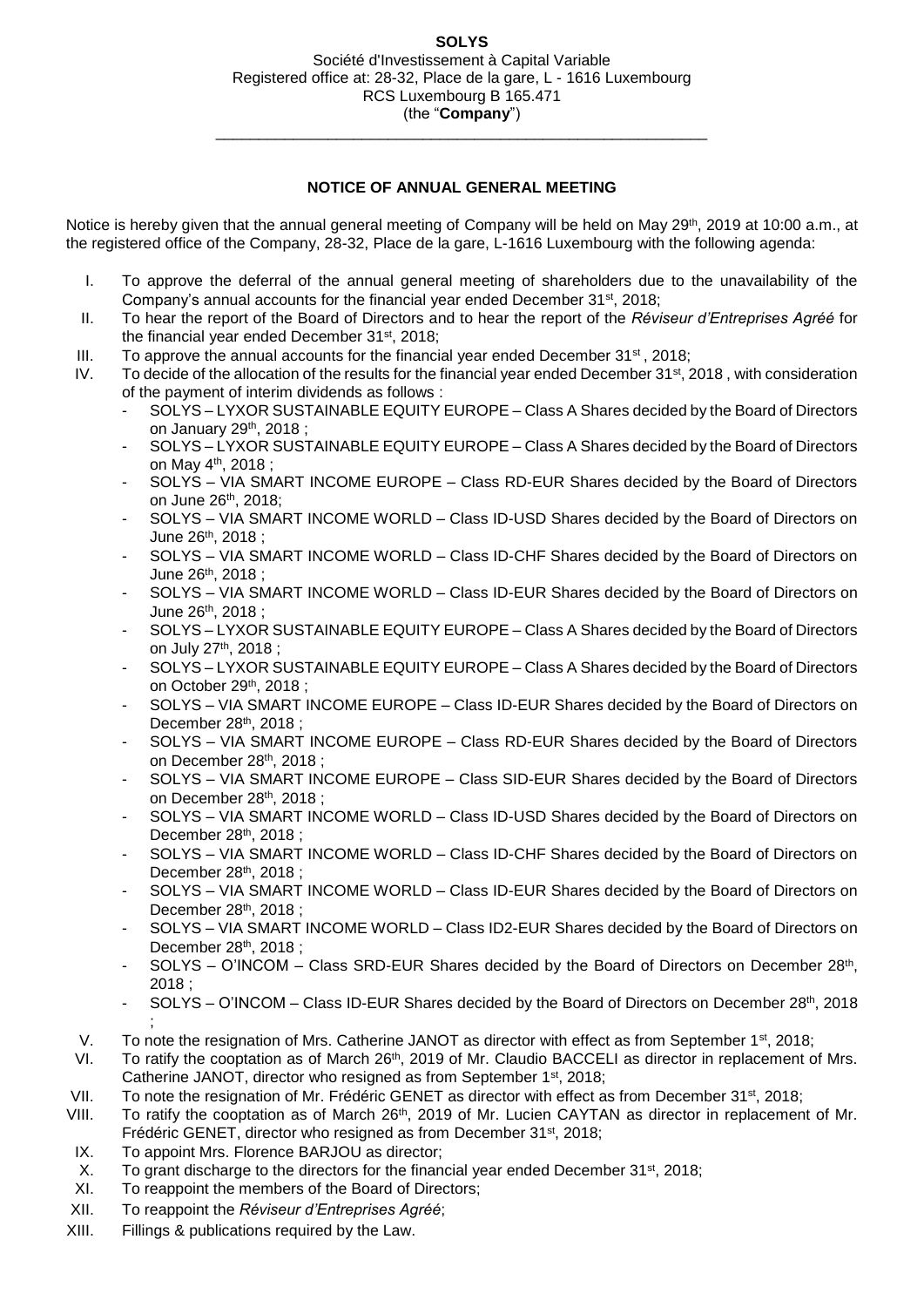**The decisions of the annual general meeting of shareholders will require no quorum and will be taken on a simple majority of the votes expressed by the shareholders present or represented at the meeting. Each share, regardless of the class and of the Sub-Fund to which it belongs, is entitled to one vote. Proxies left in blank or null and void will not be taken into consideration for the calculation of the expressed votes.**

**The quorum and the majority at the general meeting shall be determined according to the shares issued and outstanding at midnight (Luxembourg time) on the fifth day prior to the annual general meeting (referred to as "Record Date"). The rights of a shareholder to attend the annual general meeting and to exercise a voting right attaching to his shares are determined in accordance with the shares held by this shareholder at the Record Date.**

### **TERMS AND CONDITIONS TO ATTEND THE MEETING**

Shareholders wishing to attend the Meeting in person are requested to notify - for identification purposes – the Company's registrar agent by email at [reportingservices.lux@sgss.socgen.com](file://///vm-ad.local/dfs2/Ramsay/ING/S%20I%20C%20A%20V/LYXOR%20Index%20Fund/Assemblées%20Générales/AGO/2016/Convening%20notice/reportingservices.lux@sgss.socgen.com) or by phone on (00352) 479311 7449 / 7421 / 5337) no later than two business days prior to the Meeting. Shareholders who instead wish to be represented at the Meeting by proxy may do so by returning the enclosed proxy form duly completed and signed at the registered office of the Company (28-32, Place de la gare, L-1616 Luxembourg) by May 27<sup>th</sup>, 2019, at the latest.

Copies of the Company's audited annual report (including the report of the approved statutory auditor and the management report) as at December 31<sup>st</sup>, 2018 are available for inspection at the Company's registered office and<br>can be obtained, free of charge, from the Company's transfer agent upon request can be obtained, free of charge, from the Company's transfer agent upon request ([reportingservices.lux@sgss.socgen.com](file://///vm-ad.local/dfs2/Ramsay/ING/S%20I%20C%20A%20V/LYXOR%20Index%20Fund/Assemblées%20Générales/AGO/2016/Convening%20notice/reportingservices.lux@sgss.socgen.com) or (00352) 479311 7449 / 7421 / 5337).

The Board of Directors

Director Director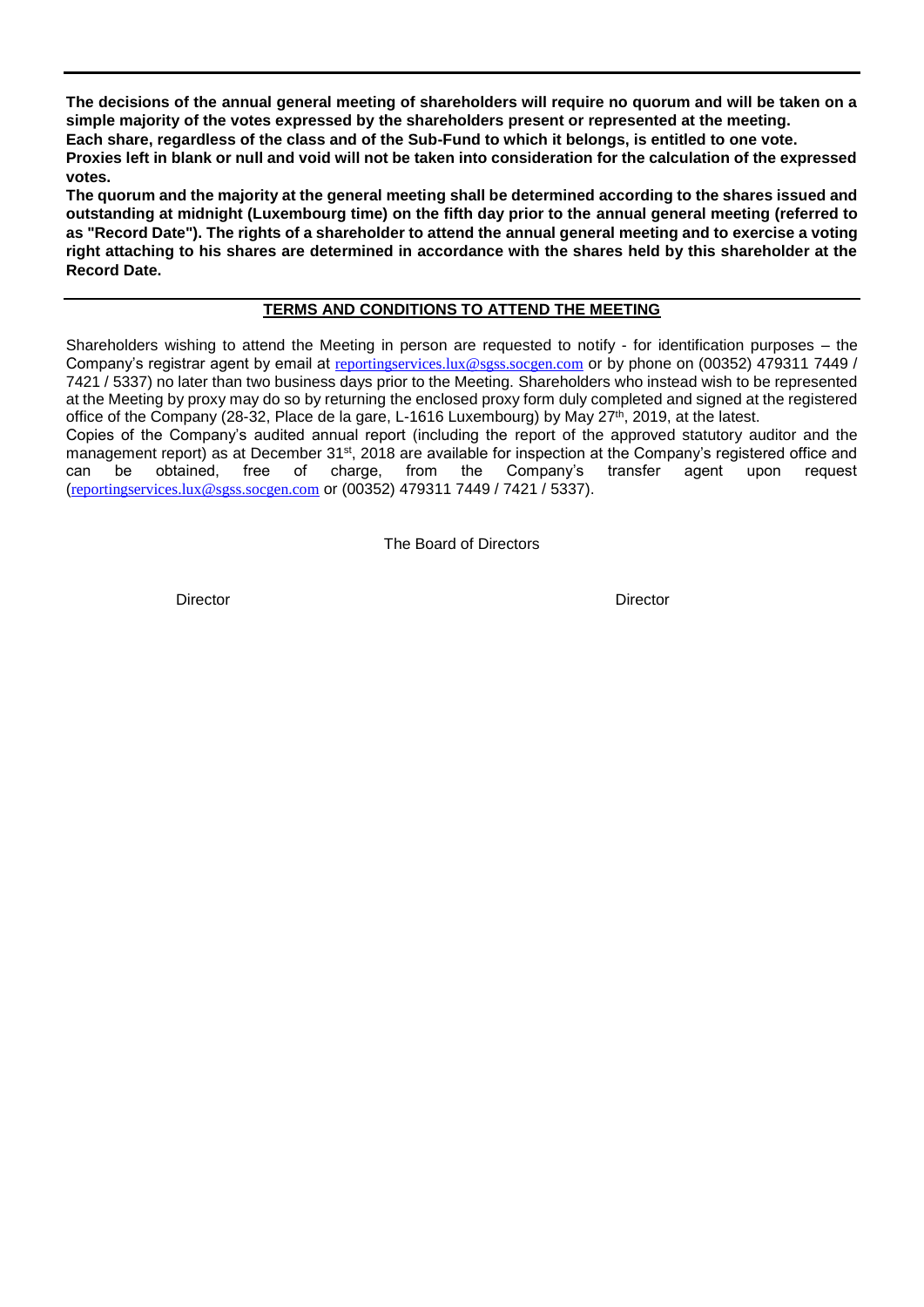### **PROXY FOR A NOMINATIVE SHAREHOLDER**

To be returned by fax (00352 47 51 67) by May 27<sup>th</sup>, 2019 at the latest, duly dated and signed, to the Reporting Services (phone : 00352 47 93 11 7449 / 7421 / 5337) at Société Générale Bank & Trust, 28-32, Place de la gare, L - 1616 Luxembourg.

# **Only full shares are entitled to vote.**

The undersigned ....................................................................................................................................................

Residing..................................................................................................................................................................

#### Shareholder(s) of SOLYS for the number of shares hereafter detailed:

| <b>Number</b><br>of shares | <b>Sub-Fund</b>                                      | <b>Share class</b> |
|----------------------------|------------------------------------------------------|--------------------|
|                            | <b>SOLYS - BASALT</b>                                | A                  |
|                            | <b>SOLYS - BASALT</b>                                | B                  |
|                            |                                                      |                    |
|                            | SOLYS - LUTETIA VOLATILITY ADVANTAGE II FUND         | A                  |
|                            |                                                      |                    |
|                            | SOLYS - Absolute Return 80 % Dynamic Protection Fund | A                  |
|                            |                                                      |                    |
|                            | SOLYS - LYXOR SUSTAINABLE EQUITY EUROPE              | A                  |
|                            | SOLYS - LYXOR SUSTAINABLE EQUITY EUROPE              | B                  |
|                            |                                                      |                    |
|                            | SOLYS - VIA SMART INCOME EUROPE                      | <b>I-EUR</b>       |
|                            | <b>SOLYS - VIA SMART INCOME EUROPE</b>               | <b>I-USD</b>       |
|                            | SOLYS - VIA SMART INCOME EUROPE                      | I-GBP              |
|                            | SOLYS - VIA SMART INCOME EUROPE                      | I-CHF              |
|                            | SOLYS - VIA SMART INCOME EUROPE                      | <b>ID-EUR</b>      |
|                            | SOLYS - VIA SMART INCOME EUROPE                      | <b>ID-USD</b>      |
|                            | <b>SOLYS - VIA SMART INCOME EUROPE</b>               | ID-GBP             |
|                            | SOLYS - VIA SMART INCOME EUROPE                      | <b>ID-CHF</b>      |
|                            | SOLYS - VIA SMART INCOME EUROPE                      | SI-EUR             |
|                            | SOLYS - VIA SMART INCOME EUROPE                      | SI-USD             |
|                            | <b>SOLYS - VIA SMART INCOME EUROPE</b>               | SI-GBP             |
|                            | SOLYS - VIA SMART INCOME EUROPE                      | SI-CHF             |
|                            | SOLYS - VIA SMART INCOME EUROPE                      | SID-EUR            |
|                            | SOLYS - VIA SMART INCOME EUROPE                      | SID-USD            |
|                            | SOLYS - VIA SMART INCOME EUROPE                      | SID-GBP            |
|                            | SOLYS - VIA SMART INCOME EUROPE                      | SID-CHF            |
|                            | SOLYS - VIA SMART INCOME EUROPE                      | R-EUR              |
|                            | SOLYS - VIA SMART INCOME EUROPE                      | R-USD              |
|                            | SOLYS - VIA SMART INCOME EUROPE                      | R-GBP              |
|                            | <b>SOLYS - VIA SMART INCOME EUROPE</b>               | R-CHF              |
|                            | SOLYS - VIA SMART INCOME EUROPE                      | RD-EUR             |
|                            | SOLYS - VIA SMART INCOME EUROPE                      | RD-USD             |
|                            | SOLYS - VIA SMART INCOME EUROPE                      | RD-GBP             |
|                            | SOLYS - VIA SMART INCOME EUROPE                      | RD-CHF             |
|                            | SOLYS - VIA SMART INCOME EUROPE                      | X-EUR              |
|                            | SOLYS - VIA SMART INCOME EUROPE                      | X-USD              |
|                            | SOLYS - VIA SMART INCOME EUROPE                      | X-GBP              |
|                            | SOLYS - VIA SMART INCOME EUROPE                      | X-CHF              |
|                            | SOLYS - VIA SMART INCOME EUROPE                      | SR-EUR             |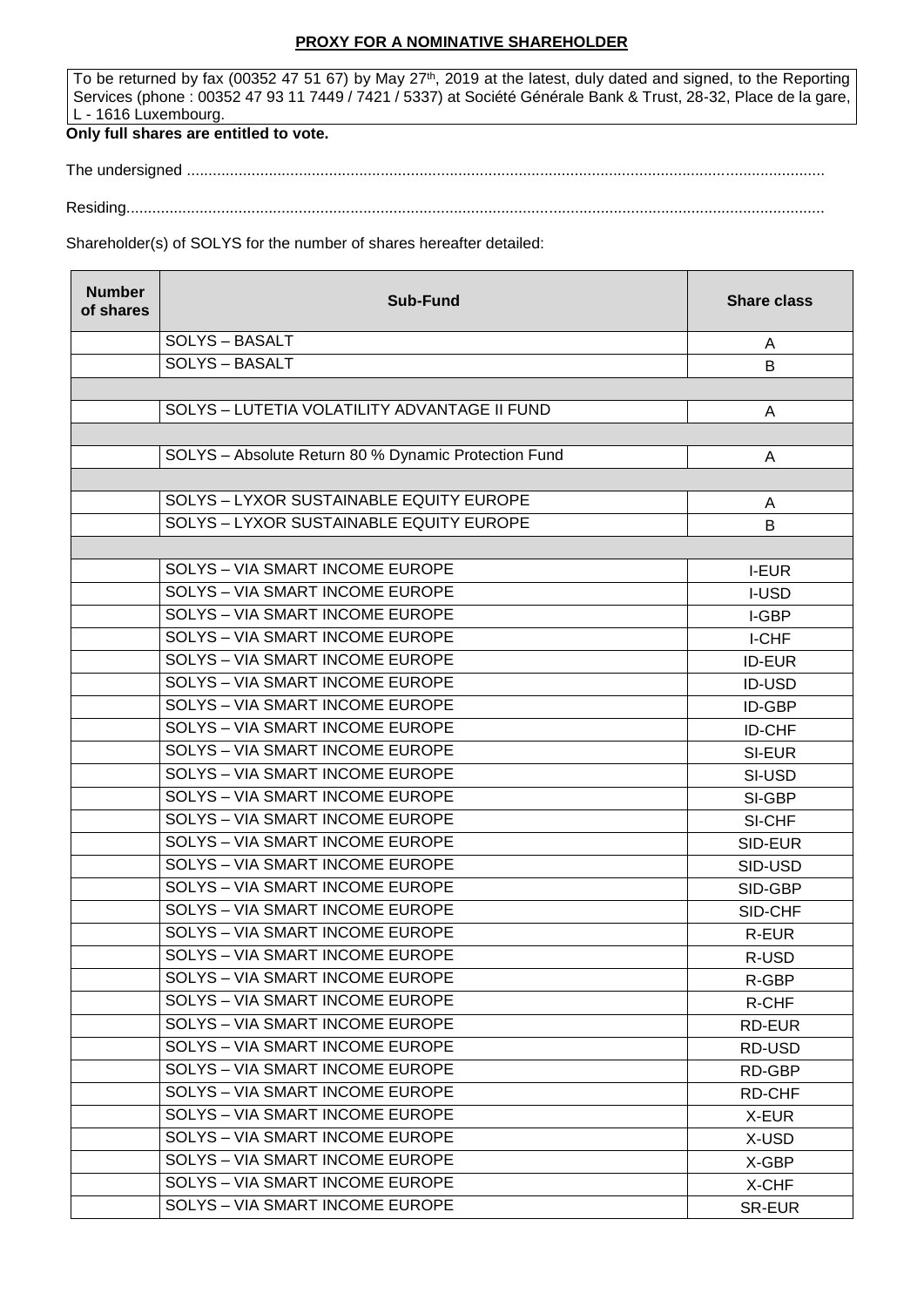| SOLYS - VIA SMART INCOME EUROPE        | SRD-EUR       |
|----------------------------------------|---------------|
| SOLYS - VIA SMART INCOME EUROPE        | SR-USD        |
| SOLYS - VIA SMART INCOME EUROPE        | SRD-USD       |
|                                        |               |
| <b>SOLYS - VIA SMART INCOME WORLD</b>  |               |
|                                        | <b>I-EUR</b>  |
| SOLYS - VIA SMART INCOME WORLD         | <b>I-USD</b>  |
| SOLYS - VIA SMART INCOME WORLD         | I-GBP         |
| SOLYS - VIA SMART INCOME WORLD         | I-CHF         |
| <b>SOLYS - VIA SMART INCOME WORLD</b>  | <b>ID-EUR</b> |
| SOLYS - VIA SMART INCOME WORLD         | ID2-EUR       |
| SOLYS - VIA SMART INCOME WORLD         | <b>ID-USD</b> |
| SOLYS - VIA SMART INCOME WORLD         | ID-GBP        |
| SOLYS - VIA SMART INCOME WORLD         | <b>ID-CHF</b> |
| SOLYS - VIA SMART INCOME WORLD         | SI-EUR        |
| <b>SOLYS - VIA SMART INCOME WORLD</b>  | SI-USD        |
| SOLYS - VIA SMART INCOME WORLD         | SI-GBP        |
| SOLYS - VIA SMART INCOME WORLD         | SI-CHF        |
| <b>SOLYS - VIA SMART INCOME WORLD</b>  |               |
|                                        | SID-EUR       |
| <b>SOLYS - VIA SMART INCOME WORLD</b>  | SID-USD       |
| SOLYS - VIA SMART INCOME WORLD         | SID-GBP       |
| SOLYS - VIA SMART INCOME WORLD         | SID-CHF       |
| SOLYS - VIA SMART INCOME WORLD         | R-EUR         |
| SOLYS - VIA SMART INCOME WORLD         | R-USD         |
| SOLYS - VIA SMART INCOME WORLD         | R-GBP         |
| SOLYS - VIA SMART INCOME WORLD         | R-CHF         |
| SOLYS - VIA SMART INCOME WORLD         | RD-EUR        |
| <b>SOLYS - VIA SMART INCOME WORLD</b>  | RD-USD        |
| <b>SOLYS - VIA SMART INCOME WORLD</b>  | RD-GBP        |
| SOLYS - VIA SMART INCOME WORLD         | RD-CHF        |
| SOLYS - VIA SMART INCOME WORLD         | X-EUR         |
| SOLYS - VIA SMART INCOME WORLD         | X-USD         |
| SOLYS - VIA SMART INCOME WORLD         | X-GBP         |
| SOLYS - VIA SMART INCOME WORLD         | X-CHF         |
| SOLYS - VIA SMART INCOME WORLD         | <b>SR-EUR</b> |
| SOLYS - VIA SMART INCOME WORLD         | SRD-EUR       |
| <b>SOLYS - VIA SMART INCOME WORLD</b>  | SR-USD        |
| SOLYS - VIA SMART INCOME WORLD         |               |
|                                        | SRD-USD       |
| SOLYS - EURO ACTIONS ESG               |               |
|                                        | A             |
| SOLYS - EURO ACTIONS ESG               | B             |
|                                        |               |
| SOLYS - K1P FUND ONE UCITS             | A             |
|                                        |               |
| SOLYS - O'INCOM                        | SRD-EUR       |
| SOLYS - O'INCOM                        | <b>ID-EUR</b> |
|                                        |               |
| SOLYS - ALTERNATIVE RISK PREMIA        | A-EUR         |
| SOLYS - ALTERNATIVE RISK PREMIA        | A-USD         |
| SOLYS - ALTERNATIVE RISK PREMIA        | A-GBP         |
| <b>SOLYS - ALTERNATIVE RISK PREMIA</b> | A-CHF         |
| SOLYS - ALTERNATIVE RISK PREMIA        | <b>I-EUR</b>  |
| <b>SOLYS - ALTERNATIVE RISK PREMIA</b> | I-USD         |
| SOLYS - ALTERNATIVE RISK PREMIA        | I-GBP         |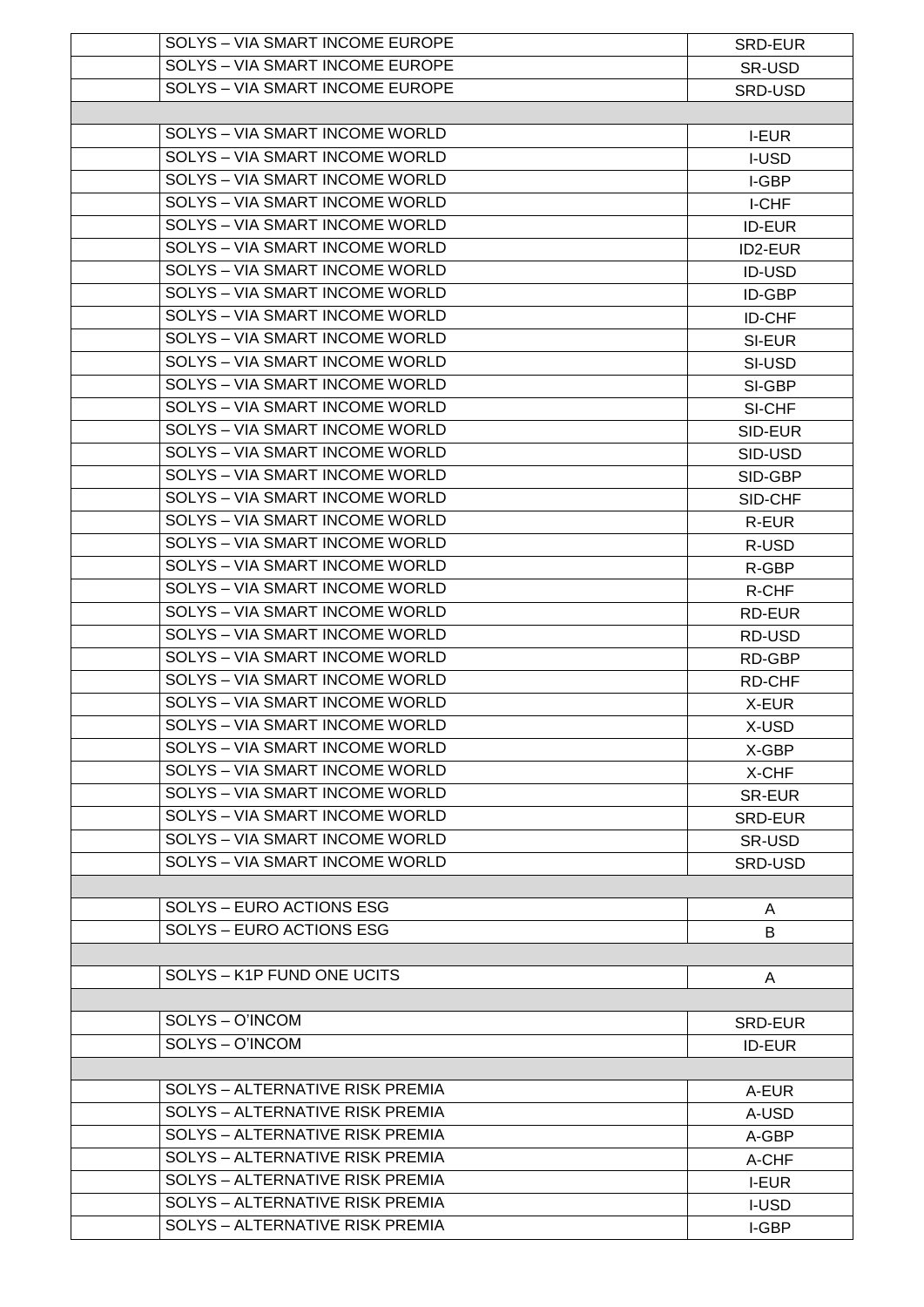|               | SOLYS – ALTERNATIVE RISK PREMIA | <b>I-CHF</b> |
|---------------|---------------------------------|--------------|
|               | SOLYS - ALTERNATIVE RISK PREMIA | <b>B-EUR</b> |
|               | SOLYS - ALTERNATIVE RISK PREMIA | <b>B-USD</b> |
|               | SOLYS - ALTERNATIVE RISK PREMIA | B-GBP        |
|               | SOLYS – ALTERNATIVE RISK PREMIA | <b>B-CHF</b> |
| <b>TOTAL:</b> | <b>Shares</b>                   |              |

give(s) proxy to any employee of the Fund Engineering Department of Société Générale Bank & Trust to represent him/her/them/it at the annual general meeting of shareholders of **SOLYS** to be held in Luxembourg, at the registered office of the Company (28-32, Place de la gare, L-1616 Luxembourg), on **May 29th, 2019 at 10:00 a.m.** with the following agenda (and at all other meetings that will be held with the same agenda if the shareholders' meeting would be adjourned or postponed) to as the case may be, vote on its postponement, deliberate, vote on all agenda items in accordance with the instructions below and, in general, do all which is necessary or useful for the implementation of this proxy :

| <b>AGENDA</b>                                                                                                                                                                                                                                                                                                                                                                                                                                                                                                                                                                                                                                                                                                                                                                                                                                                                                                                                                                                                                                                                                                                                                                                                                                                                                                                                                                                                                                                                                                                           | <b>DECISIONS OF THE SHAREHOLDERS</b> |           |                   |
|-----------------------------------------------------------------------------------------------------------------------------------------------------------------------------------------------------------------------------------------------------------------------------------------------------------------------------------------------------------------------------------------------------------------------------------------------------------------------------------------------------------------------------------------------------------------------------------------------------------------------------------------------------------------------------------------------------------------------------------------------------------------------------------------------------------------------------------------------------------------------------------------------------------------------------------------------------------------------------------------------------------------------------------------------------------------------------------------------------------------------------------------------------------------------------------------------------------------------------------------------------------------------------------------------------------------------------------------------------------------------------------------------------------------------------------------------------------------------------------------------------------------------------------------|--------------------------------------|-----------|-------------------|
|                                                                                                                                                                                                                                                                                                                                                                                                                                                                                                                                                                                                                                                                                                                                                                                                                                                                                                                                                                                                                                                                                                                                                                                                                                                                                                                                                                                                                                                                                                                                         | <b>YES</b>                           | <b>NO</b> | <b>ABSTENTION</b> |
| To approve the deferral of the annual general meeting of<br>shareholders due to the unavailability of the Company's annual<br>accounts for the financial year ended December 31 <sup>st</sup> , 2018 :                                                                                                                                                                                                                                                                                                                                                                                                                                                                                                                                                                                                                                                                                                                                                                                                                                                                                                                                                                                                                                                                                                                                                                                                                                                                                                                                  |                                      |           |                   |
| To hear the report of the Board of Directors and to hear the report<br>of the Réviseur d'Entreprises Agréé for the financial year ended<br>December 31 <sup>st</sup> , 2018 :                                                                                                                                                                                                                                                                                                                                                                                                                                                                                                                                                                                                                                                                                                                                                                                                                                                                                                                                                                                                                                                                                                                                                                                                                                                                                                                                                           |                                      |           |                   |
| To approve the annual accounts for the financial year ended<br>December 31 <sup>st</sup> , 2018:                                                                                                                                                                                                                                                                                                                                                                                                                                                                                                                                                                                                                                                                                                                                                                                                                                                                                                                                                                                                                                                                                                                                                                                                                                                                                                                                                                                                                                        |                                      |           |                   |
| To decide of the allocation of the results for the financial year ended<br>December 31 <sup>st</sup> , 2018, with consideration of the payment of interim<br>dividends as follows :<br>- SOLYS - LYXOR SUSTAINABLE EQUITY EUROPE - Class A<br>Shares decided by the Board of Directors on January 29th, 2018<br>- SOLYS - LYXOR SUSTAINABLE EQUITY EUROPE - Class A<br>Shares decided by the Board of Directors on May 4th, 2018;<br>- SOLYS - VIA SMART INCOME EUROPE - Class RD-EUR<br>Shares decided by the Board of Directors on June 26th, 2018;<br>- SOLYS - VIA SMART INCOME WORLD - Class ID-USD<br>Shares decided by the Board of Directors on June 26th, 2018;<br>- SOLYS - VIA SMART INCOME WORLD - Class ID-CHF Shares<br>decided by the Board of Directors on June 26th, 2018;<br>- SOLYS - VIA SMART INCOME WORLD - Class ID-EUR<br>Shares decided by the Board of Directors on June 26th, 2018;<br>- SOLYS - LYXOR SUSTAINABLE EQUITY EUROPE - Class A<br>Shares decided by the Board of Directors on July 27th, 2018;<br>- SOLYS - LYXOR SUSTAINABLE EQUITY EUROPE - Class A<br>Shares decided by the Board of Directors on October 29th, 2018<br>- SOLYS - VIA SMART INCOME EUROPE - Class ID-EUR<br>Shares decided by the Board of Directors on December 28th,<br>2018;<br>- SOLYS - VIA SMART INCOME EUROPE - Class RD-EUR<br>Shares decided by the Board of Directors on December 28th,<br>2018:<br>- SOLYS - VIA SMART INCOME EUROPE - Class SID-EUR<br>Shares decided by the Board of Directors on December 28th, |                                      |           |                   |
| 2018;<br>- SOLYS - VIA SMART INCOME WORLD - Class ID-USD<br>Shares decided by the Board of Directors on December 28th,<br>2018;                                                                                                                                                                                                                                                                                                                                                                                                                                                                                                                                                                                                                                                                                                                                                                                                                                                                                                                                                                                                                                                                                                                                                                                                                                                                                                                                                                                                         |                                      |           |                   |